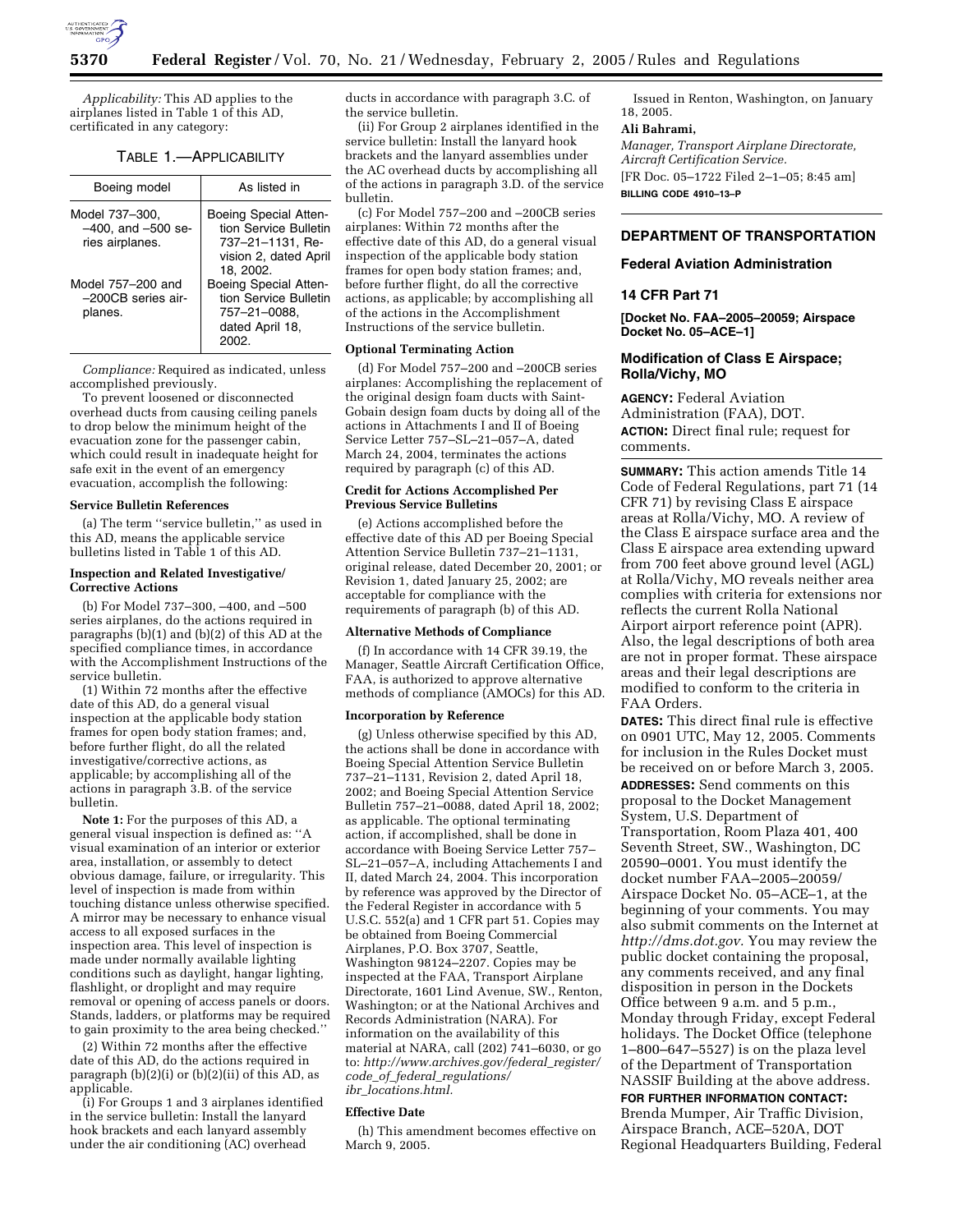Aviation Administration, 901 Locust, Kansas City, MO 64106; telephone: (816) 329–2524.

**SUPPLEMENTARY INFORMATION:** This amendment to 14 CFR 71 modifies the Class E surface area and the Class E airspace area extending upward from 700 feet AGL at Rolla/Vichy, MO. An examination of controlled airspace for Rolla/Vichy, MO revealed that neither airspace area is in compliance with FAA Orders 7400.2E, Procedures for Handling Airspace Matters, and 8260.19C, Flight Procedures and Airspace. The extension to the Class E surface area is redefined relative to the Vichy VOR/DME, increased in length from 5.7 to 7 miles from the facility and decreased in width from 2.6 to 1.5 miles each side of centerline. The extension of the Class E airspace area extending upward from 700 feet AGL is also redefined relative to the Vichy VOR/ DME but its length is decreased from 7.4 to 7 miles from the facility and its width decreased from 2.6 to 1.5 miles each side of centerline. The Rolla National Airport ARP is corrected in both legal descriptions. These modifications bring the legal descriptions of the Rolla/ Vichy, MO Class E airspace areas into compliance with FAA Orders 7400.2E and 8260.19C, Class E airspace areas designed as surface areas are published in Paragraph 6002 of FAA Order 7400.9M, Airspace Designations and Reporting Points, dated August 30, 2004, and effective September 16, 2004, which is incorporated by reference in 14 CFR 71.1. Class E airspace areas extending upward from 700 feet or more above the surface of the earth are published in Paragraph 6005 of the same Order. The Class E airspace designations listed in this document would be published subsequently in the Order.

# **The Direct Final Rule Procedure**

The FAA anticipates that this regulation will not result in adverse or negative comment and, therefore, is issuing it as a direct final rule. Previous actions of this nature have not been controversial and have not resulted in adverse comments or objections. Unless a written adverse or negative comment or a written notice of intent to submit an adverse or negative comment is received within the comment period, the regulation will become effective on the date specified above. After the close of the comment period, the FAA will publish a document in the **Federal Register** indicating that no adverse or negative comments were received and confirming the date on which the final rule will become effective. If the FAA

does receive, within the comment period, an adverse or negative comment, or written notice of intent to submit such a comment, a document withdrawing the direct final rule will be published in the **Federal Register**, and a notice of proposed rulemaking may be published with a new comment period.

#### **Comments Invited**

Interested parties are invited to participate in this rulemaking by submitting such written data, views, or arguments, as they may desire. Comments that provide the factual basis supporting the views and suggestions presented are particularly helpful in developing reasoned regulatory decisions on the proposal. Comments are specifically invited on the overall regulatory, aeronautical, economic, environmental, and energy-related aspects of the proposal. Communications should identify both docket numbers and be submitted in triplicate to the address listed above. Commenters wishing the FAA to acknowledge receipt of their comments on this notice must submit with those comments a self-addressed, stamped postcard on which the following statement is made: ''Comments to Docket No. FAA–2005–20059/Airspace Docket No. 05–ACE–1.'' The postcard will be date/time stamped and returned to the commenter.

#### **Agency Findings**

The regulations adopted herein will not have a substantial direct effect on the States, on the relationship between the national Government and the States, or on the distribution of power and responsibilities among the various levels of government. Therefore, it is determined that this final rule does not have federalism implications under Executive Order 13132.

The FAA has determined that this regulation is noncontroversial and unlikely to result in adverse or negative comments. For the reasons discussed in the preamble, I certify that this regulation (1) is not a ''significant regulatory action'' under Executive Order 12866; (2) is not a ''significant rule'' under Department of Transportation (DOT) Regulatory Policies and Procedures (44 FR 11034, February 26, 1979); and (3) if promulgated, will not have a significant economic impact, positive or negative, on a substantial number of small entities under the criteria of the Regulatory Flexibility Act.

This rulemaking is promulgated under the authority described in Subtitle VII, Part A, Subpart I, Section 40103. Under that section, the FAA is

charged with prescribing regulations to assign the use of the airspace necessary to ensure the safety of aircraft and the efficient use of airspace. This regulation is within the scope of that authority since it contains aircraft executing instrument approach procedures to Rolla National Airport.

#### **List of Subjects in 14 CFR Part 71**

Airspace, Incorporation by reference, Navigation (air).

### **Adoption of the Amendment**

■ Accordingly, the Federal Aviation Administration amends 14 CFR part 71 as follows:

# **PART 71—DESIGNATION OF CLASS A, CLASS B, CLASS C, CLASS D, AND CLASS E AIRSPACE AREAS; AIRWAYS; ROUTES; AND REPORTING POINTS**

■ 1. The authority citation for part 71 continues to read as follows:

**Authority:** 49 U.S.C. 106(g), 40103, 40113, 40120; E.O. 10854, 24 FR 9565, 3 CFR, 1959– 1963 Comp., p. 389.

### **§ 71.1 [Amended]**

■ 2. The incorporation by reference in 14 CFR 71.1 of Federal Aviation Administration Order 7400.9M, dated August 30, 2004, and effective September 16, 2004, is amended as follows:

*Paragraph 6002 Class E Airspace Designated as Surface Areas.* \* \* \* \* \*

#### **ACE MO E2 Rolla/Vichy, MO**

Rolla/Vichy, Rolla National Airport, MO (Lat. 38°07′39″ N., long. 91°46′10″ W.) Vichy VOR/DME

(Lat. 38°09′15″ N., long. 91°42′24″ W.)

Within a 4.1-mile radius of Rolla National Airport and within 1.5 miles each side of the Vichy VOR/DME 067° radial extending from the 4.1-mile radius of the airport to 7 miles northeast of the VOR/DME. This Class E airspace area is effective during the specific dates and times established in advance by a Notice to Airmen. The effective date and time will thereafter be continuously published in the Airport/Facility Directory.

\* \* \* \* \*

*Paragraph 6005 Class E airspace areas extending upward from 700 feet or more above the surface of the earth.*

## **ACE MO E5 Rolla/Vichy, MO**

\* \* \* \* \*

Rolla/Vichy, Rolla National Airport, MO (Lat. 38°07′39″ N., long. 91°46′10″ W.) Vichy VOR/DME

(Lat. 38°09′15″ N., long. 91°42′24″ W.) That airspace extending upward from 700 feet above the surface within a 6.6-mile radius of Rolla National Airport and within